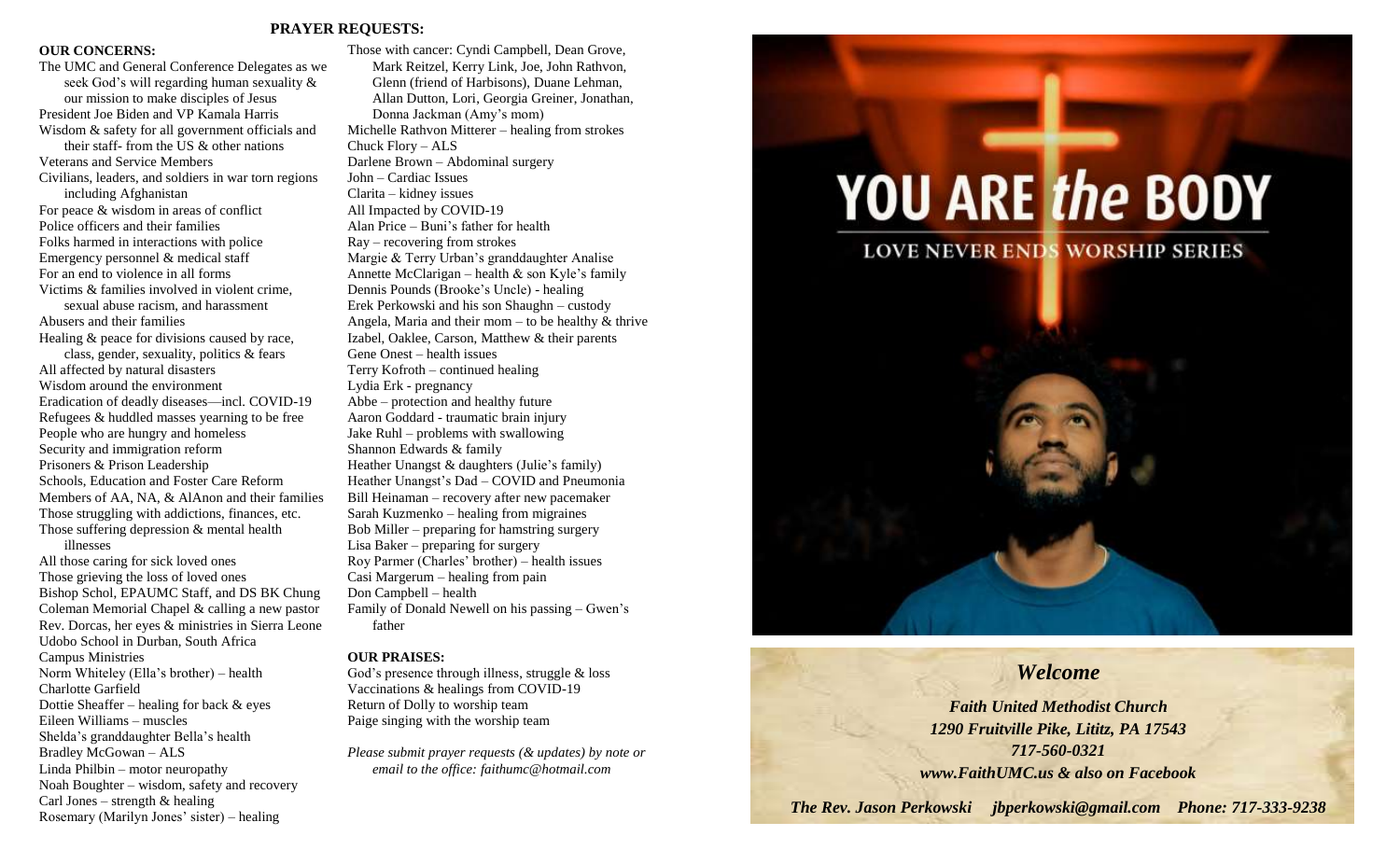## *Faith United Methodist Church*



#### **January 23, 2022 at 10:30 AM –3 rd Sunday after the Epiphany**



**ELCOME:** We gather together to worship God: The Father, The Son, & the Holy Spirit. During this season of Epiphany, we gather together to see again the ways in which God is revealed in the world. You are welcome in this space no matter who you are; from where you have come; what experiences, struggles or gifts you bring; or the questions, doubts & beliefs you carry. We are so glad you are here!

#### **OUR OFFERINGS OF PRAYERS, PRESENCE, GIFTS, SERVICE & WITNESS**

*There are offering plates by the doors to the sanctuary and the altar. You may also give online or by mail.*

**GREETINGS & ANNOUNCEMENTS Michelle Bame & Pastor Jason** *If you're worshipping online, please 'sign in' by commenting on the video & post prayer requests, too.*

#### **A TIME FOR CENTERING & PRAYER**

**\*CALL TO WORSHIP Pastor Jason & God's People**

We have come to worship God, the living God, **Who calls prophets and teachers to bear witness.**

We have come to praise God, the almighty God,

**Who answers the forces of hatred and hurt with the power of grace.**

We have come to worship God, all-gracious God,

#### **Who chooses even you and me, to receive and carry the Word of life and hope.**

**All glory to God!**

Adapted from a post on the United Church of Christ's Worship Ways Archive. http://www.ucc.org/ Reposted: [https://re-worship.blogspot.com/2013/01/call-to-worship-we-have-come.html.](https://re-worship.blogspot.com/2013/01/call-to-worship-we-have-come.html)

| *HYMN                                      | This Is the Day                                                                 | UMH #657 $(2x)$     |
|--------------------------------------------|---------------------------------------------------------------------------------|---------------------|
| <b>SCRIPTURE LESSON</b>                    | Nehemiah 8:1-3, 5-6, 8-10<br>This is the Word of the Lord $-$ Thanks be to God! | <b>Drew Hassara</b> |
| *HYMN                                      | Thy Word Is a Lamp                                                              | <b>UMH #601</b>     |
| <b>SCRIPTURE LESSON</b>                    | Psalm 19<br>This is the Word of the Lord $-$ Thanks be to God!                  | <b>Drew Hassara</b> |
| <b>&amp; BLESSING OF THE PRAYER SHAWLS</b> | THE PRAYERS OF GOD'S PEOPLE & THE LORD'S PRAYER                                 | <b>UMH #895</b>     |
| *HYMN                                      | O Church of God, United                                                         | <b>UMH #547</b>     |

| <b>SCRIPTURE LESSON</b>                | 1 Corinthians 12:12-31a<br>This is the Word of the Lord — <b>Thanks be to God!</b> | <b>Drew Hassara</b> |  |
|----------------------------------------|------------------------------------------------------------------------------------|---------------------|--|
| <b>CHILDREN'S TIME</b>                 |                                                                                    | Lisa Baker          |  |
| *HYMN                                  | Christ, from Whom All Blessings Flow                                               | UMH $#550$ v. 1-4   |  |
| <b>SCRIPTURE LESSON</b>                | <b>Luke 4:14-21</b><br>This is the Word of the Lord — <b>Thanks be to God!</b>     | <b>Drew Hassara</b> |  |
| <b>SERMON</b>                          | You Are the Body                                                                   | <b>Pastor Jason</b> |  |
| *HYMN                                  | <b>Blest Be the Tie That Binds</b>                                                 | <b>UMH #557</b>     |  |
| <b>BENEDICTION &amp; SENDING FORTH</b> |                                                                                    |                     |  |
| * You are invited to stand             |                                                                                    |                     |  |

**Worship Music:** Dolly Bankert and the Worship Choir **Audio / Visual Technology:** Dennis Meck, Sr. **Pastor:** The Rev. Jason Perkowski **Ministers:** The People of God

**PRE-REGISTRATIONS are appreciated when attending in person. Walk-ins may register at door.**  Register at:<https://forms.gle/EezjoRzcX1uC5NGn7>*.* **WORSHIP SERVICES ARE ALSO BROADCAST on Facebook & our website.**

**WEATHER RELATED CHANGES: STAY TUNED TO THE CHURCH WEBSITE & FACEBOOK** for any changes to the Worship Services caused by weather, COVID or other issues. If there is inclement weather and you aren't comfortable driving, you can always watch the service online at FaithUMC.US  $\rightarrow$  Sermons

**COVID PROTOCOLS:** The 7-day daily average in Lancaster County of COVID is **945 new cases and 5 new deaths.** Only **55%** of our county **is vaccinated. So, please distance and wear a mask** inside the building & throughout the Worship Service (esp. as you enter, exit & sing). We are *NOT* currently turning anyone away for not wearing a mask, but **ask you to consider the needs of those who are at high risk.**

**OFFICE COMMUNICATION:** Hours vary, so please contact us directly to see when we are available. Messages left on the office phone, 717-560-0321 or email: [faithumc@hotmail.com,](mailto:faithumc@hotmail.com) will be checked throughout the week. In case of an emergency contact Pastor Jason at 717-333-9238 or [jbperkowski@gmail.com.](mailto:jbperkowski@gmail.com)

**POWER Lancaster County** is the local chapter of a **statewide group of people of faith who are working on making our commonwealth more just for all people.** They are working on more fair funding for public schools, more positive interactions between police and the communities they serve, a healthier environment and climate, economic justice for workers, etc. Pastor Jason has been working with POWER for several years, and would like to invite anyone who is interested in learning more to meet with him on **Monday, January 31 at 6pm at Faith UMC in the Sanctuary.** We will flow this into the topic of our Chatting Club at 7pm that night.